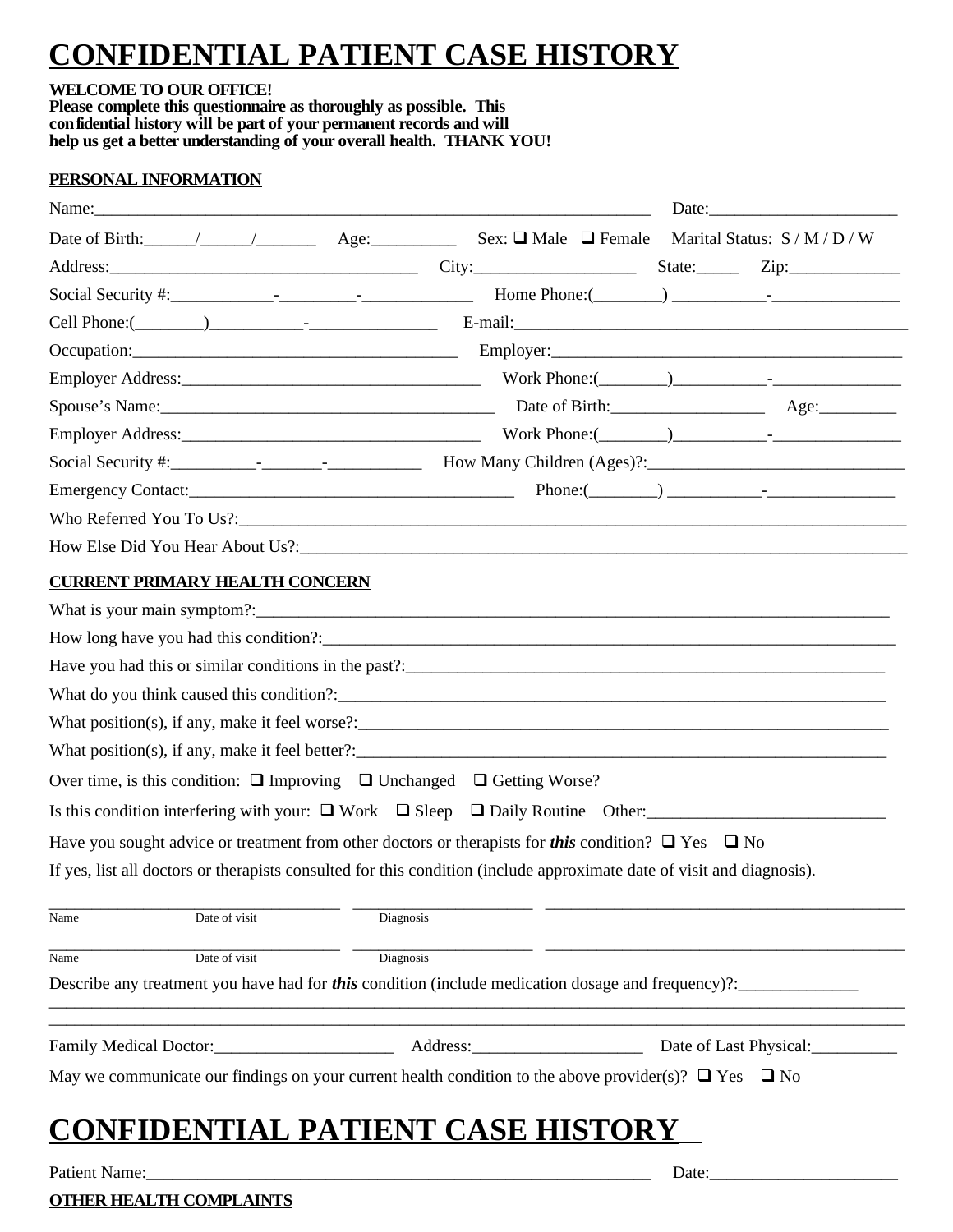Please list the specific complaints you are experiencing at this time and mark the location on the diagram. Beside each complaint, rate its severity on a scale of 1- 10 with 1 being the least discomfort you have experienced and 10 being the most discomfort you have ever experienced.

| I icase ilse une speci ne complaints you are experiencing at this time and mark the<br>location on the diagram. Beside each complaint, rate its severity on a scale of 1-<br>10 with 1 being the least discomfort you have experienced and 10 being the most<br>discomfort you have ever experienced.                                                                                                 |
|-------------------------------------------------------------------------------------------------------------------------------------------------------------------------------------------------------------------------------------------------------------------------------------------------------------------------------------------------------------------------------------------------------|
| Primary Complaint:                                                                                                                                                                                                                                                                                                                                                                                    |
| 1) $\frac{1}{\text{Additional Complaints:}}$ 1 2 3 4 5 6 7 8 9 10                                                                                                                                                                                                                                                                                                                                     |
| $\frac{2}{2}$ $\frac{1}{2}$ $\frac{3}{4}$ $\frac{4}{5}$ $\frac{6}{5}$ $\frac{7}{8}$ $\frac{8}{9}$ $\frac{10}{10}$                                                                                                                                                                                                                                                                                     |
| $\frac{3}{3}$<br>$\frac{1}{2}$<br>$\frac{1}{2}$<br>$\frac{1}{2}$<br>$\frac{1}{2}$<br>$\frac{1}{2}$<br>$\frac{1}{2}$<br>$\frac{1}{2}$<br>$\frac{1}{2}$<br>$\frac{1}{2}$<br>$\frac{1}{2}$<br>$\frac{1}{2}$<br>$\frac{1}{2}$<br>$\frac{1}{2}$<br>$\frac{1}{2}$<br>$\frac{1}{2}$<br>$\frac{1}{2}$<br>$\frac{1}{2}$<br>$\frac{1}{2}$<br>$\frac{1}{2}$<br><br>EW)<br><sup>6</sup> tuv<br>UW<br>Ш<br>$\zeta$ |
|                                                                                                                                                                                                                                                                                                                                                                                                       |
| PREVIOUS CONDITIONS                                                                                                                                                                                                                                                                                                                                                                                   |
|                                                                                                                                                                                                                                                                                                                                                                                                       |
| Have you sought care for another health condition in the past year? $\Box$                                                                                                                                                                                                                                                                                                                            |
|                                                                                                                                                                                                                                                                                                                                                                                                       |
|                                                                                                                                                                                                                                                                                                                                                                                                       |
| Do you take medications? $\Box$ Yes $\Box$ No List Dosage, Frequency and Reason:                                                                                                                                                                                                                                                                                                                      |
| Any prior hospitalizations or surgery? $\Box$ Yes $\Box$ No Describe with dates:                                                                                                                                                                                                                                                                                                                      |
| Have you been in an auto accident or had any other personal injury? $\Box$ Yes $\Box$ No Describe:                                                                                                                                                                                                                                                                                                    |
| <b>CHIROPRACTIC HISTORY</b>                                                                                                                                                                                                                                                                                                                                                                           |
| Previous Chiropractic care? $\Box$ Yes $\Box$ No If yes, Doctor's name:                                                                                                                                                                                                                                                                                                                               |
|                                                                                                                                                                                                                                                                                                                                                                                                       |
|                                                                                                                                                                                                                                                                                                                                                                                                       |
| Were you satisfied with the previous chiropractic care you received? $\Box$ Yes $\Box$ No                                                                                                                                                                                                                                                                                                             |
|                                                                                                                                                                                                                                                                                                                                                                                                       |
| Are you open to looking at new ideas in health and wellness? $\Box$ Yes $\Box$ No                                                                                                                                                                                                                                                                                                                     |
| <b>SOCIAL HISTORY</b>                                                                                                                                                                                                                                                                                                                                                                                 |
| Height: ______ft. ______in. Current Weight: _____________ lbs. Have you recently lost or gained more than 10 lbs.? Y N                                                                                                                                                                                                                                                                                |
| Mental Work:<br>□ Heavy □ Moderate □ Light Hours per day:                                                                                                                                                                                                                                                                                                                                             |
| Physical Work: $\Box$ Heavy $\Box$ Moderate $\Box$ Light Hours per day:                                                                                                                                                                                                                                                                                                                               |
| □ Heavy □ Moderate □ Light Hours per week: Type: Type:<br>Exercise:                                                                                                                                                                                                                                                                                                                                   |
| Smoking:<br>□ Never □ Currently □ Previously Packs/day: ______, Pack/week: _______ How long?: ______                                                                                                                                                                                                                                                                                                  |
| Beer/week:_________, Liquor/week:________, Wine/week:___________ How long?:_________<br>Alcohol:                                                                                                                                                                                                                                                                                                      |
| Cups/day: How long?: ________ Aspirin: No./day: _______ How long?: ______<br>Caffeine:                                                                                                                                                                                                                                                                                                                |
| <b>CONFIDENTIAL PATIENT CASE HISTORY_</b>                                                                                                                                                                                                                                                                                                                                                             |

| Patient<br>таппе |  | Date                 |  |  |  |
|------------------|--|----------------------|--|--|--|
| $\mathbf{D}$     |  | $\sim$ $\sim$ $\sim$ |  |  |  |

**REVIEW OF SYSTEMS (NOW=within the past 1 year; PAST=over one year ago)**